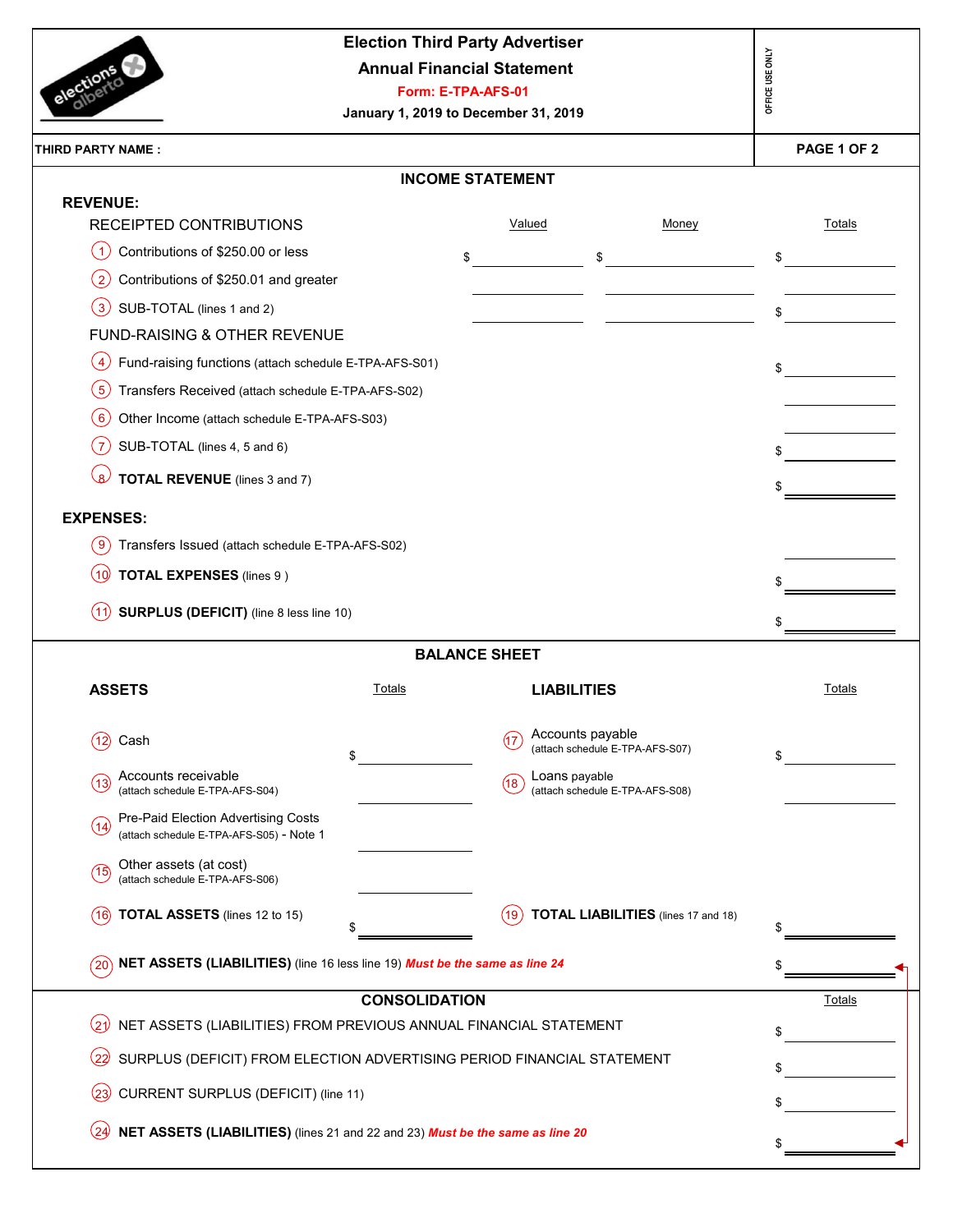| <b>Election Third Party Advertiser</b>                                                                                                                                                                                                                                                                                                  |                                                     |
|-----------------------------------------------------------------------------------------------------------------------------------------------------------------------------------------------------------------------------------------------------------------------------------------------------------------------------------------|-----------------------------------------------------|
| <b>Annual Financial Statement</b>                                                                                                                                                                                                                                                                                                       | OFFICE USE ONLY                                     |
| Form: E-TPA-AFS-01                                                                                                                                                                                                                                                                                                                      |                                                     |
| January 1, 2019 to December 31, 2019                                                                                                                                                                                                                                                                                                    |                                                     |
| THIRD PARTY NAME :                                                                                                                                                                                                                                                                                                                      | PAGE 2 OF 2                                         |
| <b>SCHEDULES AND ATTACHMENTS TO THIS FINANCIAL STATEMENT</b>                                                                                                                                                                                                                                                                            |                                                     |
| The following documents are attached as applicable:                                                                                                                                                                                                                                                                                     |                                                     |
| Copies of all bank account statements & cancelled cheques for the year                                                                                                                                                                                                                                                                  | Accounts Receivable (E-TPA-AFS-S04)                 |
| Fund-raising Functions (E-TPA-AFS-S01)                                                                                                                                                                                                                                                                                                  | Pre-Paid Election Advertising Costs (E-TPA-AFS-S05) |
| Transfer Details Report (E-TPA-AFS-S02)                                                                                                                                                                                                                                                                                                 | Other Assets (at cost) (E-TPA-AFS-S06)              |
| Other Income (E-TPA-AFS-S03)<br>Accounts Payable (E-TPA-AFS-S07)                                                                                                                                                                                                                                                                        |                                                     |
| Loans Payable (E-TPA-AFS-S08)                                                                                                                                                                                                                                                                                                           |                                                     |
|                                                                                                                                                                                                                                                                                                                                         |                                                     |
|                                                                                                                                                                                                                                                                                                                                         |                                                     |
| <b>ATTESTATION OF PRINCIPAL OFFICERS</b>                                                                                                                                                                                                                                                                                                |                                                     |
| I understand and certify that:                                                                                                                                                                                                                                                                                                          |                                                     |
| - These financial statements, including attachments, accurately and completely reflect all financial transactions and balances of this third party                                                                                                                                                                                      |                                                     |
| advertiser.                                                                                                                                                                                                                                                                                                                             |                                                     |
| - Elections Alberta maintains and makes public a list of contributors who contributed over \$250 in aggregate, based on reported contribution<br>information.                                                                                                                                                                           |                                                     |
| - Failure to file these financial statements by the March 31st filing deadline will result in an automatic late filing fee and possible further                                                                                                                                                                                         |                                                     |
| penalties.                                                                                                                                                                                                                                                                                                                              |                                                     |
|                                                                                                                                                                                                                                                                                                                                         |                                                     |
|                                                                                                                                                                                                                                                                                                                                         |                                                     |
|                                                                                                                                                                                                                                                                                                                                         |                                                     |
| Primary Contact (state position)<br>Signature                                                                                                                                                                                                                                                                                           | $\overline{mm}$ / dd / yyyy                         |
|                                                                                                                                                                                                                                                                                                                                         |                                                     |
|                                                                                                                                                                                                                                                                                                                                         |                                                     |
| <b>Chief Financial Officer</b><br>Signature                                                                                                                                                                                                                                                                                             | mm / dd / yyyy                                      |
|                                                                                                                                                                                                                                                                                                                                         |                                                     |
| <b>NOTES</b>                                                                                                                                                                                                                                                                                                                            |                                                     |
|                                                                                                                                                                                                                                                                                                                                         |                                                     |
| 1. Pre-Paid Election Advertsing Costs include the value of acquired goods and/or services, not consumed at the end of the fiscal period, that are intended to                                                                                                                                                                           |                                                     |
| be used in a future third party election advertising campaign. These amounts are to be held as assets on this annual financial statement. When these pre-                                                                                                                                                                               |                                                     |
| paid goods and/or services are consumed in a future election advertising period, these assets will be expensed on the third Party's Election Advertising                                                                                                                                                                                |                                                     |
| Period Financial Statement and count toward the third party's advertising spending limit for that election. Note that all third party election advertising costs<br>for goods and services that have already been consumed should have been reported on the Election Third Party's previous Election Advertising Period                 |                                                     |
| <b>Financial Statement.</b>                                                                                                                                                                                                                                                                                                             |                                                     |
|                                                                                                                                                                                                                                                                                                                                         |                                                     |
| The Chief Financial Officer of a registered third party that accepts election advertising contributions or incurs election advertising expenses outside of the<br>2.<br>return period in subsection (1) shall file a report with the Chief Electoral Officer on or before March 31 of each year for the preceding calendar year (EFCDA, |                                                     |
| Section 44.9(3)).                                                                                                                                                                                                                                                                                                                       |                                                     |
|                                                                                                                                                                                                                                                                                                                                         |                                                     |
| <b>FORWARD SIGNED ORIGINAL TO ELECTIONS ALBERTA</b>                                                                                                                                                                                                                                                                                     |                                                     |
| Suite 100, 11510 Kingsway NW, Edmonton, AB T5G 2Y5                                                                                                                                                                                                                                                                                      |                                                     |
|                                                                                                                                                                                                                                                                                                                                         |                                                     |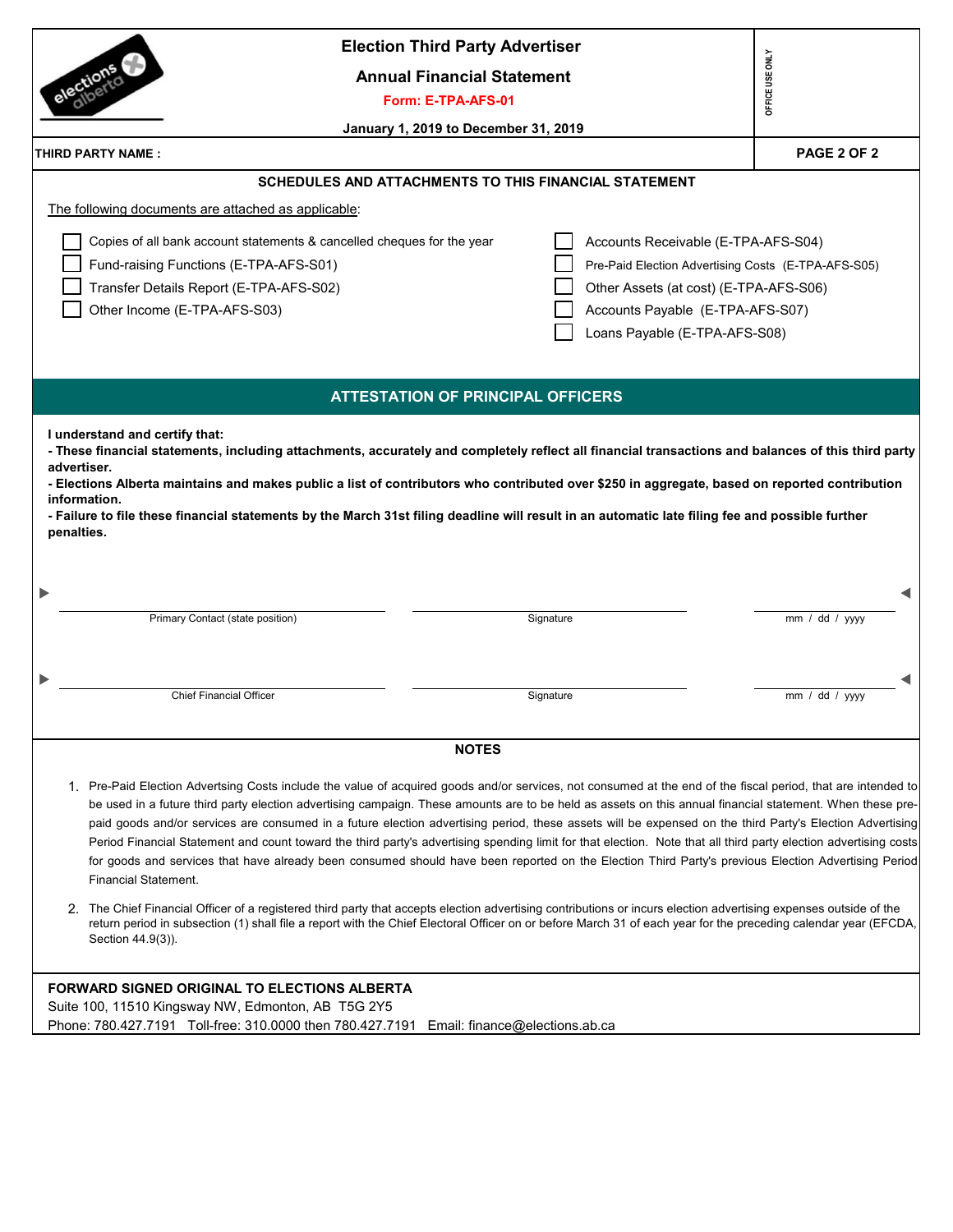

## **FUND RAISING FUNCTIONS**

| <b>Date</b>  | <b>Description</b>                                                                               | <b>Gross</b><br>income | <b>Less</b><br>contribution<br>portion (if any) | Net fund-raising<br>income                        |
|--------------|--------------------------------------------------------------------------------------------------|------------------------|-------------------------------------------------|---------------------------------------------------|
|              |                                                                                                  | \$                     | \$                                              | \$                                                |
|              |                                                                                                  | \$                     | \$                                              | \$                                                |
|              |                                                                                                  | \$                     | \$                                              | \$                                                |
|              |                                                                                                  | \$                     | \$                                              | \$                                                |
|              |                                                                                                  | \$                     | \$                                              | \$                                                |
|              |                                                                                                  | \$                     | \$                                              | \$                                                |
|              |                                                                                                  | \$                     | \$                                              | \$                                                |
|              |                                                                                                  | \$                     | \$                                              | \$                                                |
|              |                                                                                                  | \$                     | \$                                              | \$                                                |
|              |                                                                                                  | \$                     | \$                                              | \$                                                |
|              |                                                                                                  | \$                     | \$                                              | \$                                                |
|              |                                                                                                  | \$                     | \$                                              | \$                                                |
|              |                                                                                                  | \$                     | \$                                              | \$                                                |
|              |                                                                                                  | \$                     | \$                                              | \$                                                |
|              |                                                                                                  | \$                     | \$                                              | \$                                                |
|              |                                                                                                  | \$                     | \$                                              | $\, \, \raisebox{-1.5pt}{\text{\circle*{1.5}}}\,$ |
|              |                                                                                                  | \$                     | \$                                              | \$                                                |
|              |                                                                                                  | \$                     | \$                                              | $\,$                                              |
|              |                                                                                                  | \$                     | \$                                              | $\,$                                              |
|              |                                                                                                  | \$                     | \$                                              | \$                                                |
|              |                                                                                                  |                        | <b>TOTAL</b>                                    | \$                                                |
| <b>NOTES</b> | 1. Total must agree with the Election Third Party Advertiser Annual Financial Statement, line 4. |                        |                                                 |                                                   |
|              | <b>COMMENTS BY THE THIRD PARTY CHIEF FINANCIAL OFFICER</b>                                       |                        |                                                 |                                                   |
|              |                                                                                                  |                        |                                                 |                                                   |
|              |                                                                                                  |                        |                                                 |                                                   |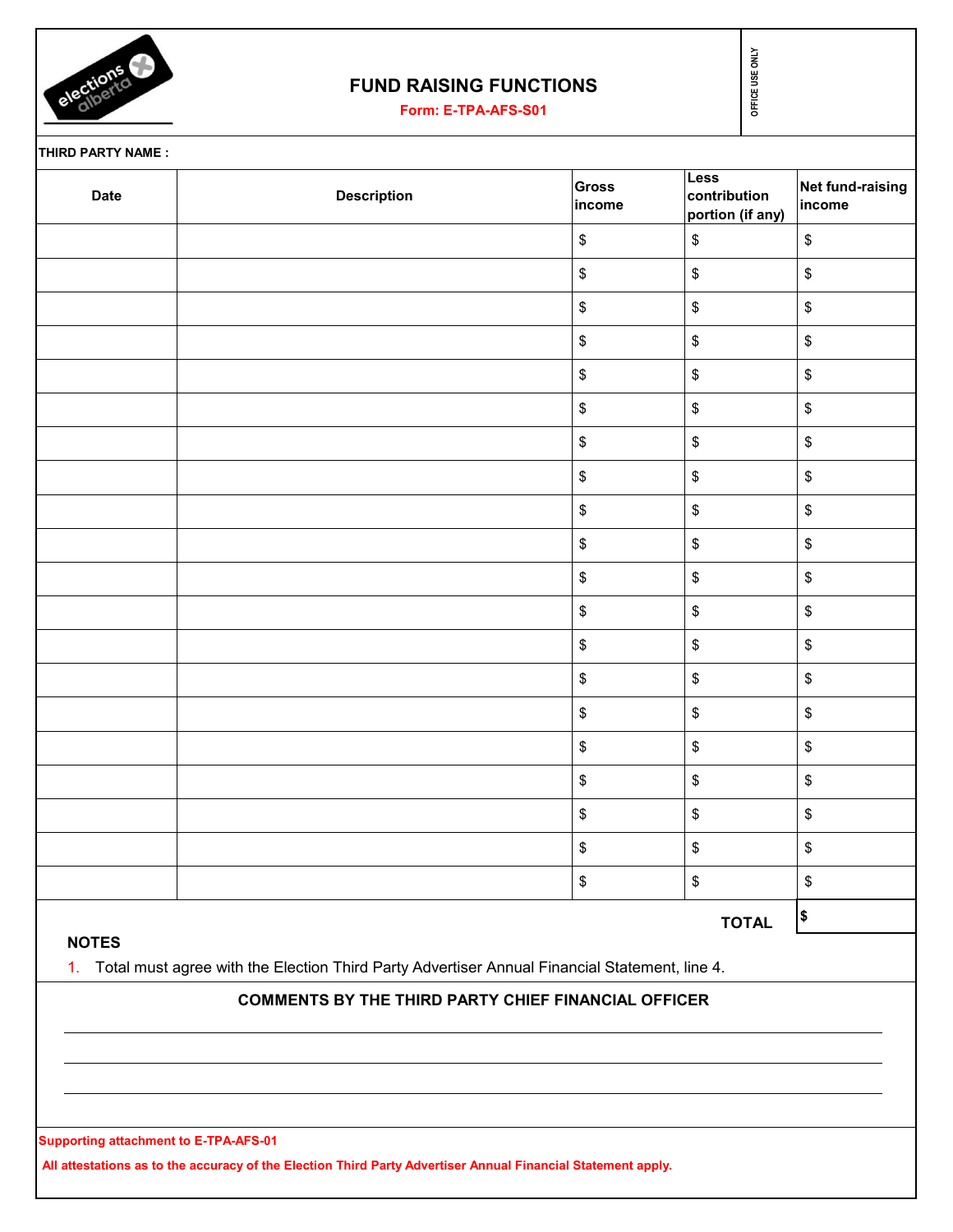

### **TRANSFER DETAILS REPORT**

**Form: E-TPA-AFS-S02**

|  | ű |
|--|---|
|  |   |
|  |   |
|  |   |

**THIRD PARTY NAME : \$ \$ \$ \$ \$ \$ TOTAL \$ \$ \$ \$ \$ \$ \$ Date Transfer Issued To: (Name of Entity) Amount Amount DREAMBLE TRANSFER DETAILS REPORT<br>
Form: E-TPA-AFS-S02<br>
TY NAME :<br>
Date Transfer Received From: (Name of Entity) Amount** 

# **TOTAL \$**

#### **NOTES**

- 1. A registered third party that operates an advertising account may transfer amounts:
	- (a) from its election advertising account to the election advertising accounts of other registered third parties,
	- (b) from its political advertising account to the political advertising accounts of other registered third parties,
	- (c) from its election advertising account to its political advertising account, or
	- (d) from its election advertising account to the political advertising accounts of other registered third parties.
- 2. Funds held in a political advertising account shall not:
	- (a) be transferred to the third party's election advertising account, if the third party has such an account, or
	- (b) to the election advertising account of another third party.

### **COMMENTS BY THE THIRD PARTY CHIEF FINANCIAL OFFICER**

**Supporting attachment to E-TPA-AFS-01 All attestations as to the accuracy of the Election Third Party Advertiser Annual Financial Statement apply.**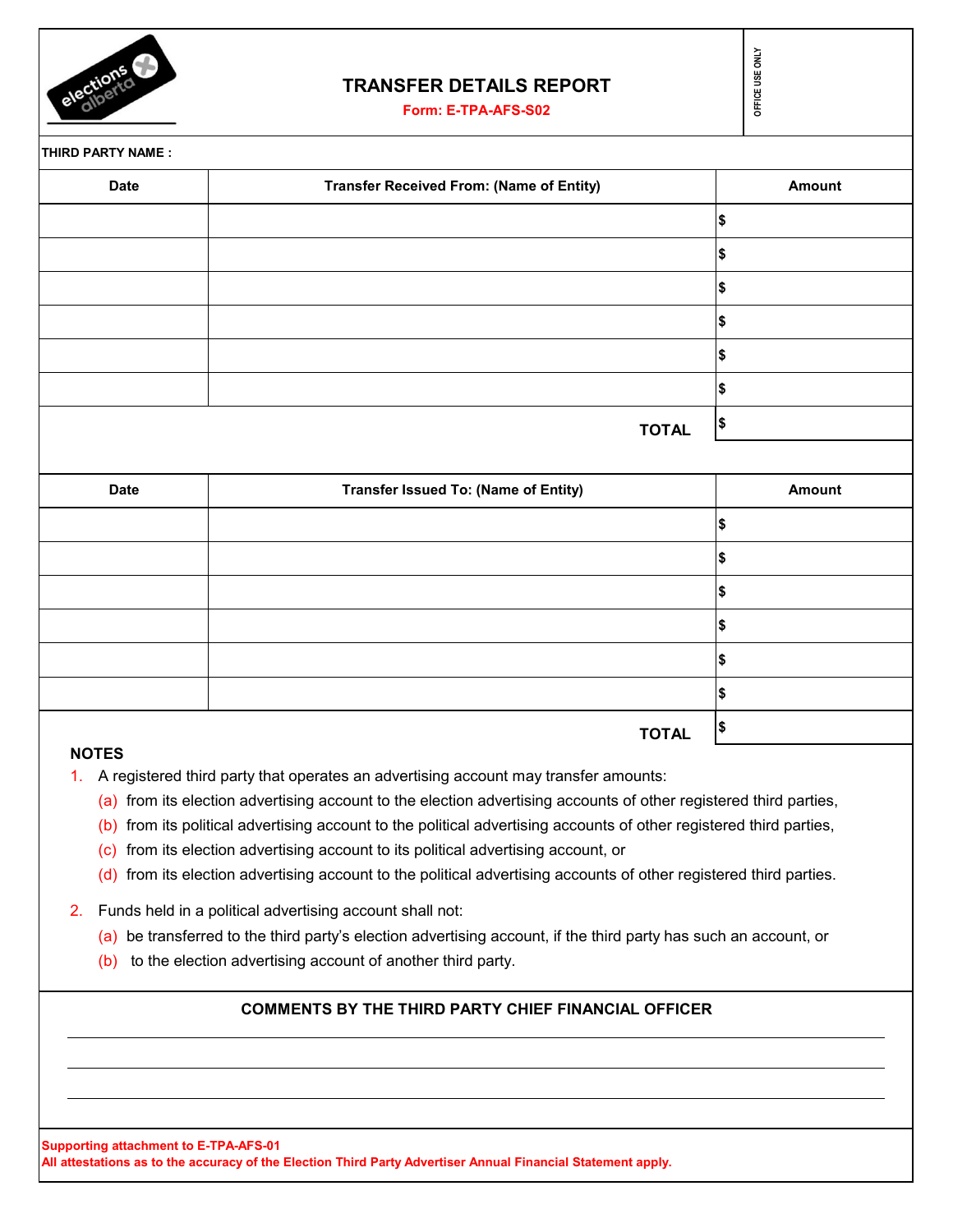

# **OTHER INCOME**

| elections         | <b>OTHER INCOME</b><br>Form: E-TPA-AFS-S03                                                       |                                                            | OFFICE USE ONLY |  |
|-------------------|--------------------------------------------------------------------------------------------------|------------------------------------------------------------|-----------------|--|
| THIRD PARTY NAME: |                                                                                                  |                                                            |                 |  |
| <b>Date</b>       | Source of Income                                                                                 | Nature of Income                                           | Amount          |  |
|                   |                                                                                                  |                                                            | \$              |  |
|                   |                                                                                                  |                                                            | \$              |  |
|                   |                                                                                                  |                                                            | \$              |  |
|                   |                                                                                                  |                                                            | \$              |  |
|                   |                                                                                                  |                                                            | \$              |  |
|                   |                                                                                                  |                                                            | \$              |  |
|                   |                                                                                                  |                                                            | \$              |  |
|                   |                                                                                                  |                                                            | \$              |  |
|                   |                                                                                                  |                                                            |                 |  |
|                   |                                                                                                  |                                                            | \$              |  |
|                   |                                                                                                  |                                                            | \$              |  |
|                   |                                                                                                  |                                                            | \$              |  |
|                   |                                                                                                  |                                                            | \$              |  |
|                   |                                                                                                  |                                                            | \$              |  |
|                   |                                                                                                  |                                                            | \$              |  |
|                   |                                                                                                  |                                                            | \$              |  |
|                   |                                                                                                  |                                                            | \$              |  |
|                   |                                                                                                  |                                                            | \$              |  |
|                   |                                                                                                  |                                                            | \$              |  |
|                   |                                                                                                  | <b>TOTAL</b>                                               | \$              |  |
| <b>NOTES</b>      | 1. Total must agree with the Election Third Party Advertiser Annual Financial Statement, line 6. |                                                            |                 |  |
|                   |                                                                                                  | <b>COMMENTS BY THE THIRD PARTY CHIEF FINANCIAL OFFICER</b> |                 |  |
|                   |                                                                                                  |                                                            |                 |  |
|                   |                                                                                                  |                                                            |                 |  |
|                   |                                                                                                  |                                                            |                 |  |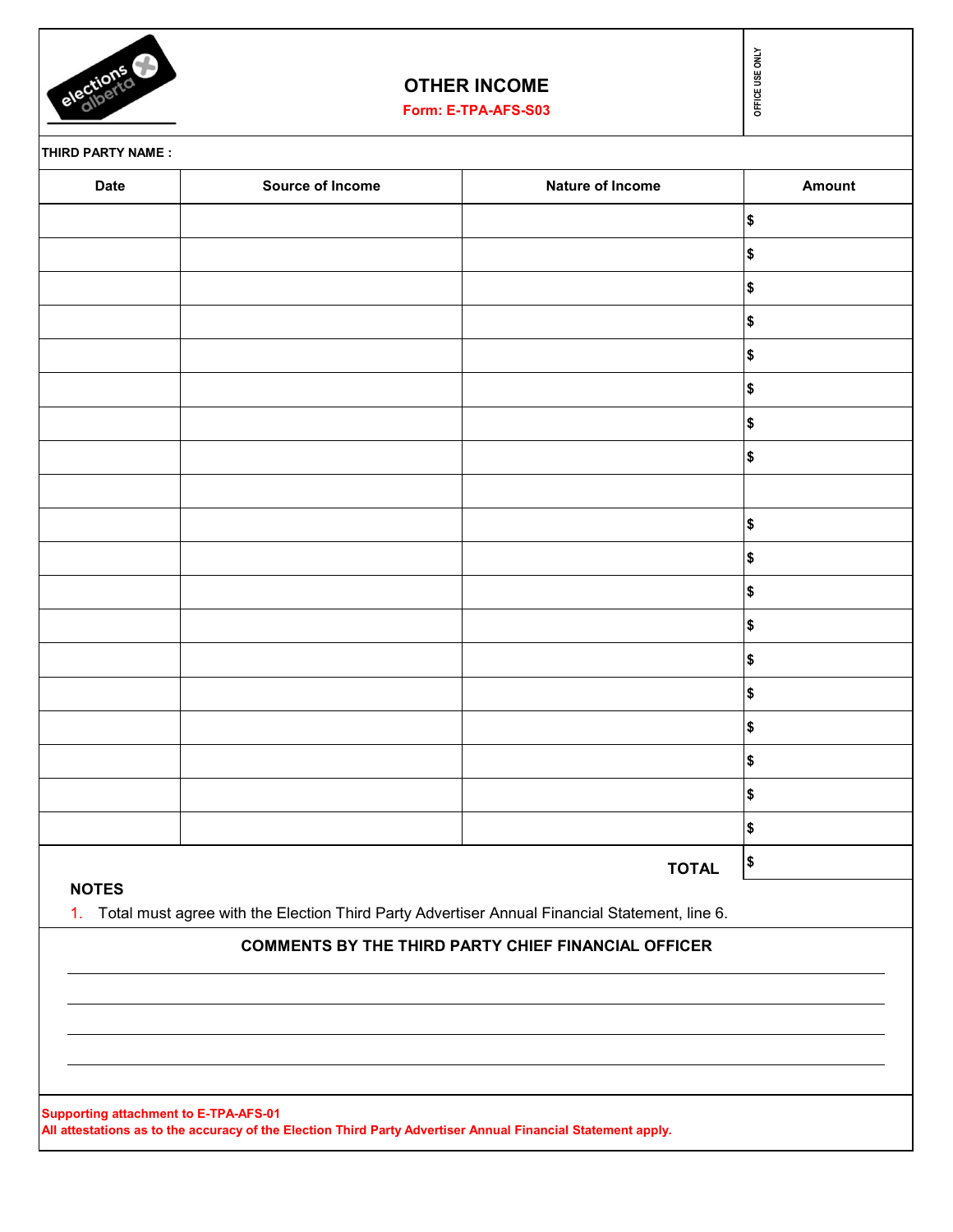

## **ACCOUNTS RECEIVABLE**

**Form: E-TPA-AFS-S04**

**THIRD PARTY NAME :**

| <b>Date</b> | <b>Debtor</b> | Nature of Receivable | Amount     |
|-------------|---------------|----------------------|------------|
|             |               |                      | $\pmb{\$}$ |
|             |               |                      | $\pmb{\$}$ |
|             |               |                      | $\pmb{\$}$ |
|             |               |                      | $\pmb{\$}$ |
|             |               |                      | $\pmb{\$}$ |
|             |               |                      | $\pmb{\$}$ |
|             |               |                      | \$         |
|             |               |                      | $\pmb{\$}$ |
|             |               |                      | \$         |
|             |               |                      | $\pmb{\$}$ |
|             |               |                      | \$         |
|             |               |                      | $\pmb{\$}$ |
|             |               |                      | \$         |
|             |               |                      | $\pmb{\$}$ |
|             |               |                      | \$         |
|             |               |                      | $\pmb{\$}$ |
|             |               |                      | $\pmb{\$}$ |
|             |               |                      | $\pmb{\$}$ |
|             |               |                      | $\pmb{\$}$ |
|             |               | <b>TOTAL</b>         | \$         |

### **NOTES**

1. Total must agree with the Election Third Party Advertiser Annual Financial Statement (E-TPA-AFS-01), line 13.

## **COMMENTS BY THE THIRD PARTY CHIEF FINANCIAL OFFICER**

**Supporting attachment to E-TPA-AFS-01 All attestations as to the accuracy of the Election Third Party Advertiser Annual Financial Statement apply.** OFFICE USE ONLY **OFFICE USE ONLY**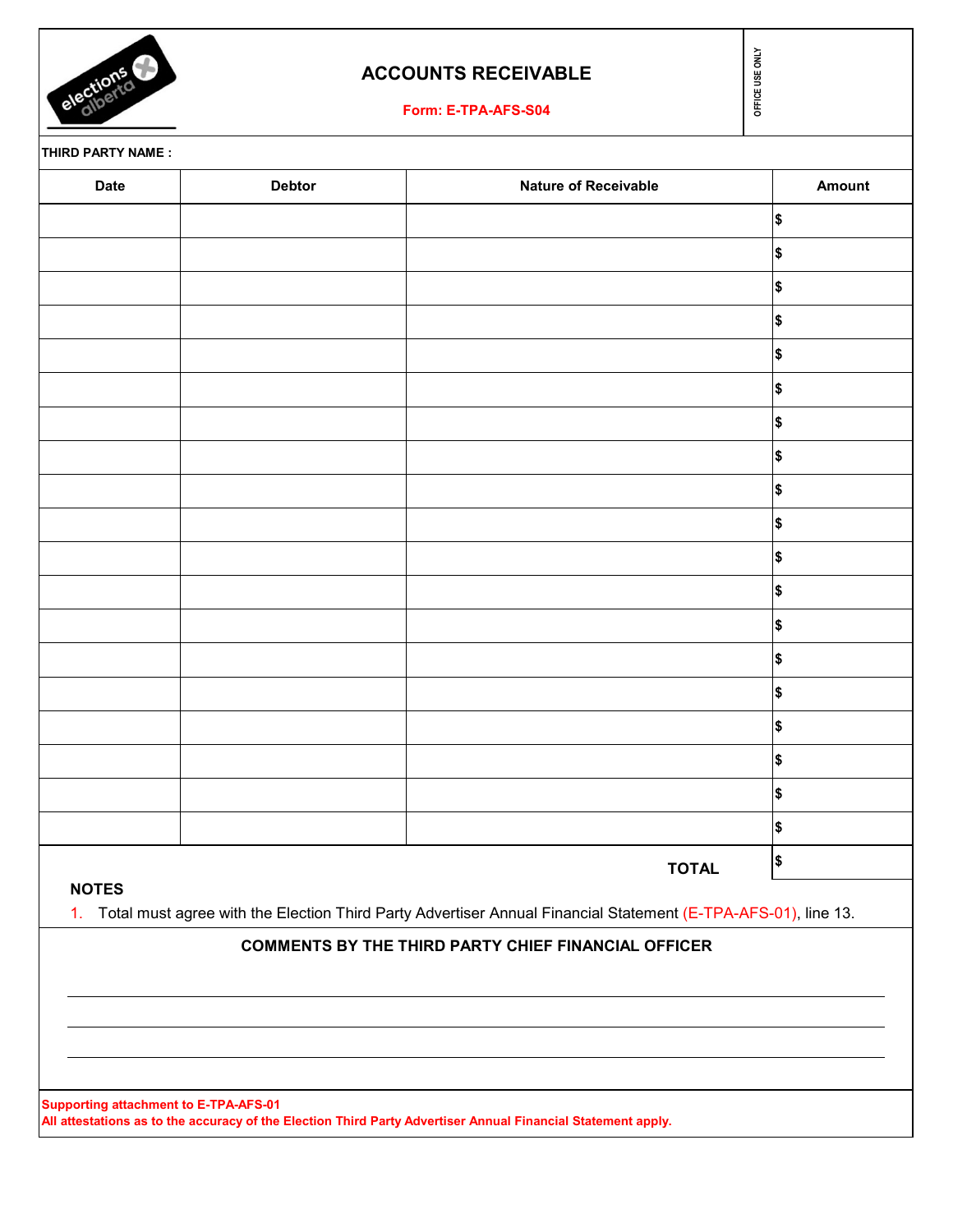

### **PRE-PAID ELECTION ADVERTISING COSTS SUMMARY REPORT**

#### **Form: E-TPA-AFS-S05**

|  | ÷<br>۰ |
|--|--------|
|  |        |
|  | ı      |
|  | J      |
|  |        |
|  |        |
|  | l      |
|  |        |
|  |        |
|  | г      |
|  |        |
|  |        |

### **THIRD PARTY NAME :**

| <b>Expense Type</b>                          | <b>Schedule Attached?</b> |
|----------------------------------------------|---------------------------|
| <b>Administration &amp; Office Costs</b>     | E-TPA-AFS-S05-SS01        |
| Honoraria & Salaries                         | E-TPA-AFS-S05-SS02        |
| Paid Advertising<br>3)                       | E-TPA-AFS-S05-SS03        |
| Polling & Research<br>$\vert 4 \rangle$      | E-TPA-AFS-S05-SS04        |
| <b>Production Costs</b><br>$\vert 5 \rangle$ | E-TPA-AFS-S05-SS05        |
| <b>Promotional Materials</b><br>$6^{\circ}$  | E-TPA-AFS-S05-SS06        |
| <b>Public Relations</b>                      | E-TPA-AFS-S05-SS07        |
| <b>Technology Costs</b><br>$\mathsf{R}$      | E-TPA-AFS-S05-SS08        |
| <b>Other Costs</b><br>-9)                    | E-TPA-AFS-S05-SS09        |
| <b>TOTAL</b>                                 |                           |

#### **NOTES**

- 1. Total must agree with the Pre-Paid Election Advertising Costs, line 14
- 2. Pre-Paid Election Advertsing Costs include the value of acquired goods and/or services, not consumed at the end of the fiscal period, that are intended to be used in a future third party election advertising campaign. These amounts are to be held as assets on this annual financial statement. When these pre-paid goods and/or services are consumed in a future election advertising period, these assets will be expensed on the Third Party's Election Advertising Period Financial Statement and count toward the third party's advertising spending limit for that election. Note that all third party election advertising costs for goods and services that have already been consumed should have been reported on the Election Third Party's previous Election Advertising Period Financial Statement.

#### 3. Definitions - Section 44.1(1) of the EFCDA

(c) "advertising expense" means an expense incurred in relation to (i) the production of an election advertising message or political advertising message in the format in which the message is to be transmitted, and (ii) the acquisition of the means of transmission to the public of an election advertising message or a political advertising message;

(d) "election advertising" means the transmission to the public by any means during an election advertising period of an advertising message that promotes or opposes a registered party or the election of a registered candidate, including an advertising message that takes a position on an issue with which a registered party or registered candidate is associated, and for greater certainty does not include (i) the transmission to the public of an editorial, a debate, a speech, an interview, a column, a letter, a commentary or news, (ii) the distribution of a book, or the promotion of the sale of a book, for no less than its commercial value, if the book was planned to be made available to the public regardless of whether there was to be an election, (iii) the transmission of a document or the communication directly by a corporation or a group to its members, employees or shareholders, as the case may be, (iv) the transmission by a person, corporation or group, on a non-commercial basis on the Internet, of the political views of that person, corporation or group, (v) the making of telephone calls to electors only to encourage them to vote, or (vi) advertising by the Government in any form;

#### **Supporting attachment to E-TPA-AFS-01**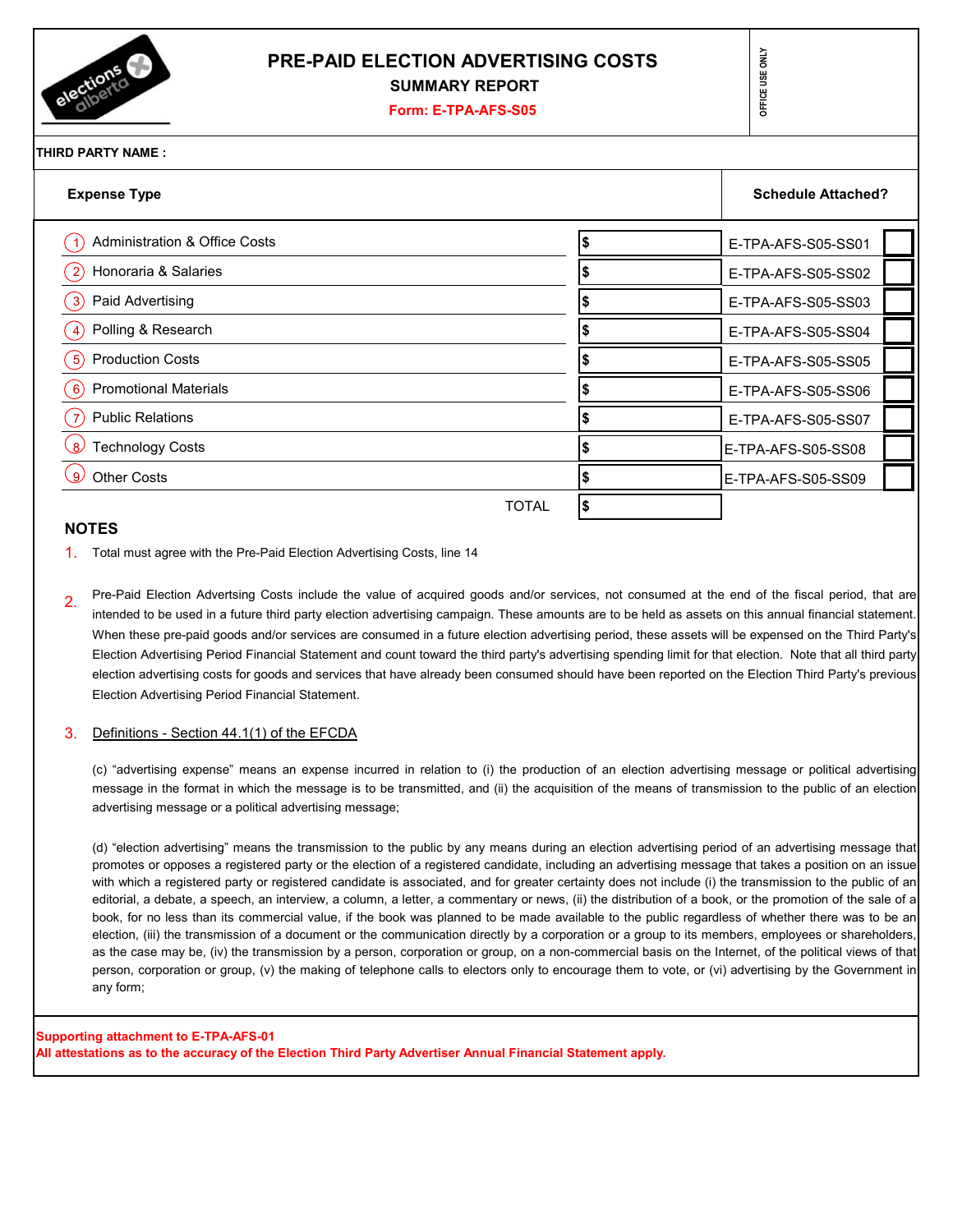

# **PRE-PAID ELECTION ADVERTISING COSTS DETAIL REPORT - ADMINISTRATION & OFFICE COST**

**Form: E-TPA-FS-S05-SS01**

|  | 중<br>us≡<br>뽇<br>π |
|--|--------------------|
|--|--------------------|

**THIRD PARTY NAME :**

| Date | Supplier | <b>Description</b> | Amount                |
|------|----------|--------------------|-----------------------|
|      |          |                    | $$\mathsf{S}$$        |
|      |          |                    | \$                    |
|      |          |                    | $$\mathsf{S}$$        |
|      |          |                    | $\boldsymbol{\$}$     |
|      |          |                    | \$                    |
|      |          |                    | $\boldsymbol{\$}$     |
|      |          |                    | $$\mathsf{S}$$        |
|      |          |                    | $\blacktriangleright$ |
|      |          |                    | \$                    |
|      |          |                    | $\boldsymbol{\$}$     |
|      |          |                    | $$\mathsf{S}$$        |
|      |          |                    | $\boldsymbol{\$}$     |
|      |          |                    | $\boldsymbol{\$}$     |
|      |          |                    | $$\mathsf{S}$$        |
|      |          |                    | $\pmb{\$}$            |
|      |          |                    | \$                    |
|      |          |                    | $\boldsymbol{\$}$     |
|      |          |                    | $$\mathsf{S}$$        |
|      |          |                    | $\boldsymbol{\$}$     |
|      |          | <b>TOTAL</b>       | \$                    |

### **NOTES**

1. Total must agree with Pre-paid Election Advertising Costs Limit Summary Report (E-TPA-AFS-S05), line 1.

### **COMMENTS BY THE THIRD PARTY CHIEF FINANCIAL OFFICER**

**Supporting attachment to E-TPA-FS-S05 All attestations as to the accuracy of the Election Third Party Advertiser Annual Financial Statement apply.**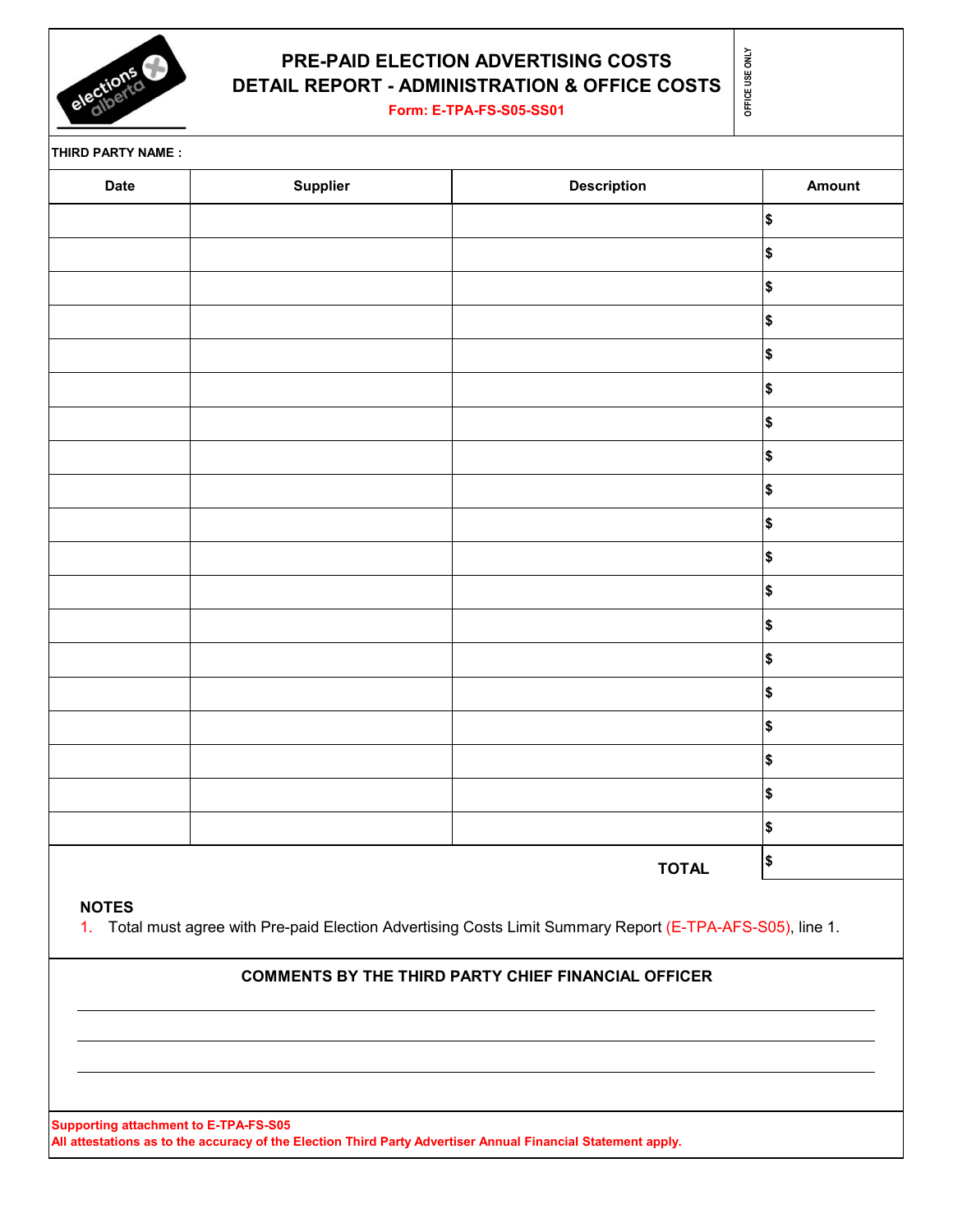

# **PRE-PAID ELECTION ADVERTISING COSTS DETAIL REPORT - HONORARIA AND SALARIES**

**OFFICE USE ONLY**

OFFICE USE ONLY

**Form: E-TPA-AFS-S05-SS02**

**THIRD PARTY NAME :**

| <b>ITING FAILIT IN STREET</b> |          |                    |                       |
|-------------------------------|----------|--------------------|-----------------------|
| <b>Date</b>                   | Supplier | <b>Description</b> | Amount                |
|                               |          |                    | \$                    |
|                               |          |                    | \$                    |
|                               |          |                    | \$                    |
|                               |          |                    | \$                    |
|                               |          |                    | \$                    |
|                               |          |                    | \$                    |
|                               |          |                    | \$                    |
|                               |          |                    | \$                    |
|                               |          |                    | \$                    |
|                               |          |                    | \$                    |
|                               |          |                    | \$                    |
|                               |          |                    | \$                    |
|                               |          |                    | \$                    |
|                               |          |                    | \$                    |
|                               |          |                    | \$                    |
|                               |          |                    | \$                    |
|                               |          |                    | $\blacktriangleright$ |
|                               |          |                    | \$                    |
|                               |          |                    | \$                    |
|                               |          |                    | \$                    |
|                               |          | <b>TOTAL</b>       | \$                    |
|                               |          |                    |                       |

**NOTES**

1. Total must agree with Pre-paid Election Advertising Costs Limit Summary Report (E-TPA-AFS-S05), line 2.

#### **COMMENTS BY THE THIRD PARTY CHIEF FINANCIAL OFFICER**

**Supporting attachment to E-TPA-AFS-S05 All attestations as to the accuracy of the Election Advertising Period Financial Statement apply.**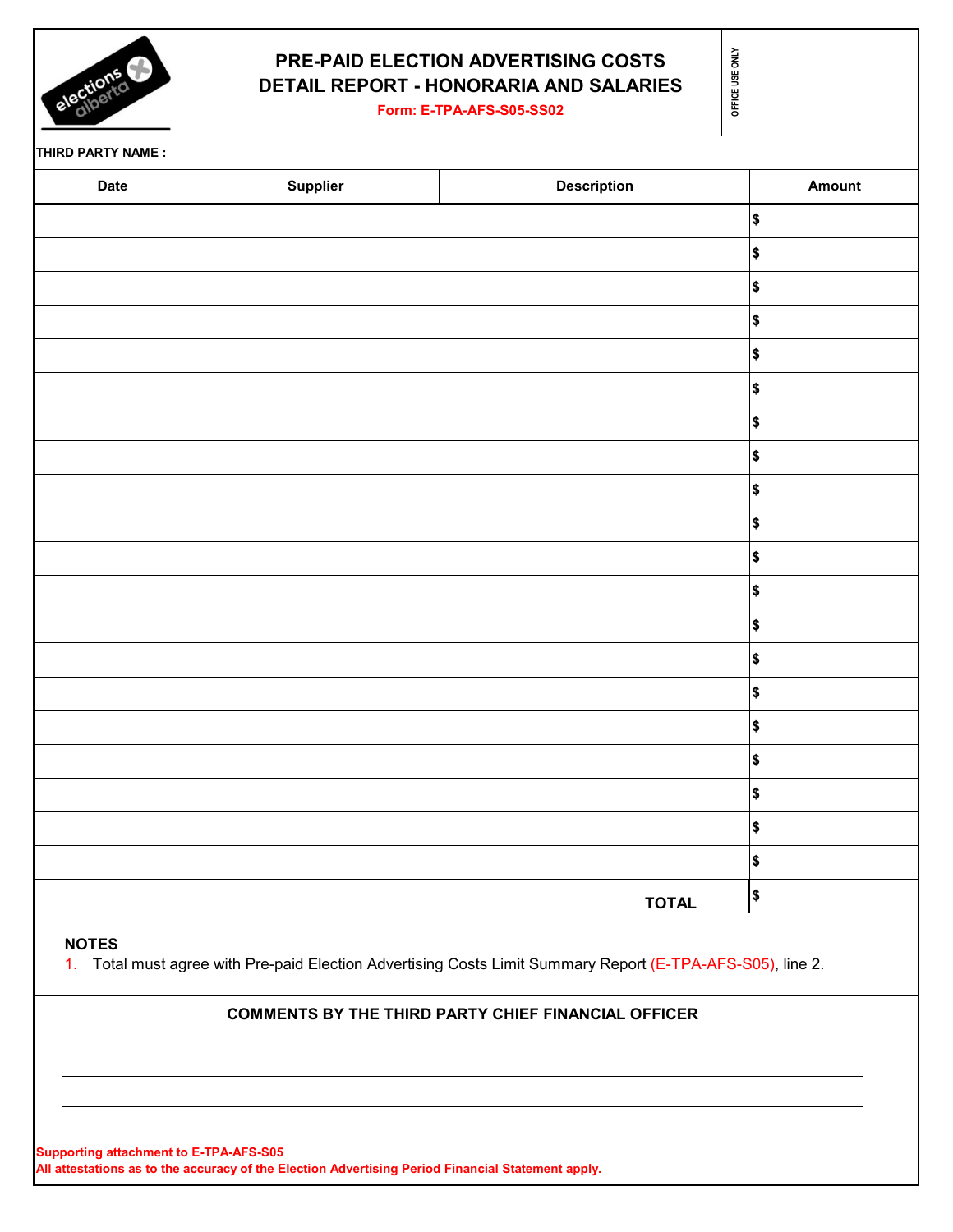

# **PRE-PAID ELECTION ADVERTISING COSTS DETAIL REPORT - PAID ADVERTISING**

**OFFICE USE ONLY**

OFFICE USE ONLY

**Form: E-TPA-AFS-S05-SS03**

**THIRD PARTY NAME :**

| Date | Supplier | <b>Description</b> | Amount     |
|------|----------|--------------------|------------|
|      |          |                    | $\pmb{\$}$ |
|      |          |                    | \$         |
|      |          |                    | $\pmb{\$}$ |
|      |          |                    | $\pmb{\$}$ |
|      |          |                    | $\pmb{\$}$ |
|      |          |                    | \$         |
|      |          |                    | \$         |
|      |          |                    | $\pmb{\$}$ |
|      |          |                    | \$         |
|      |          |                    | \$         |
|      |          |                    | \$         |
|      |          |                    | $\pmb{\$}$ |
|      |          |                    | $\pmb{\$}$ |
|      |          |                    | $\pmb{\$}$ |
|      |          |                    | $\pmb{\$}$ |
|      |          |                    | $\pmb{\$}$ |
|      |          |                    | $\pmb{\$}$ |
|      |          |                    | $\pmb{\$}$ |
|      |          |                    | \$         |
|      |          |                    | $\pmb{\$}$ |
|      |          | <b>TOTAL</b>       | \$         |
|      |          |                    |            |

**NOTES**

1. Total must agree with Pre-paid Election Advertising Costs Limit Summary Report (E-TPA-AFS-S05), line 3.

#### **COMMENTS BY THE THIRD PARTY CHIEF FINANCIAL OFFICER**

**Supporting attachment to E-TPA-AFS-S05 All attestations as to the accuracy of the Election Third Party Advertiser Annual Financial Statement apply.**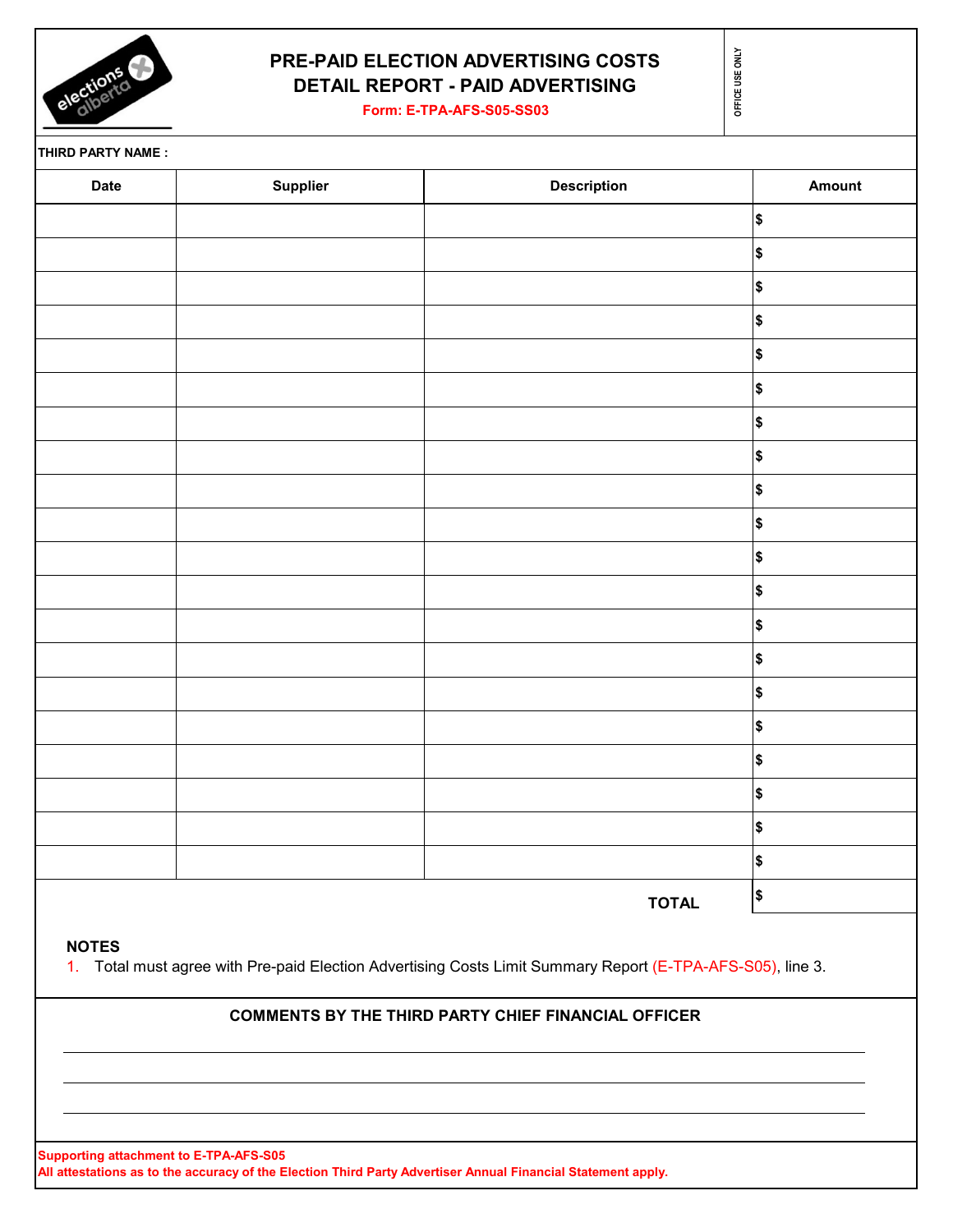

# **PRE-PAID ELECTION ADVERTISING COSTS DETAIL REPORT - POLLING & RESEARCH**

**Form: E-TPA-AFS-S05-SS04**

OFFICE USE ONLY **OFFICE USE ONLY**

**THIRD PARTY NAME :**

| <b>Date</b> | Supplier | <b>Description</b> | Amount         |
|-------------|----------|--------------------|----------------|
|             |          |                    | $\pmb{\$}$     |
|             |          |                    | \$             |
|             |          |                    | $\pmb{\$}$     |
|             |          |                    | $\pmb{\$}$     |
|             |          |                    | $$\mathsf{S}$$ |
|             |          |                    | $\pmb{\$}$     |
|             |          |                    | $$\mathsf{S}$$ |
|             |          |                    | $$\mathsf{S}$$ |
|             |          |                    | $\pmb{\$}$     |
|             |          |                    | $$\mathbb{S}$$ |
|             |          |                    | $$\mathsf{S}$$ |
|             |          |                    | $$\mathsf{S}$$ |
|             |          |                    | $$\mathsf{S}$$ |
|             |          |                    | $$\mathsf{S}$$ |
|             |          |                    | $$\mathsf{S}$$ |
|             |          |                    | $\pmb{\$}$     |
|             |          |                    | \$             |
|             |          |                    | $\pmb{\$}$     |
|             |          |                    | $\pmb{\$}$     |
|             |          |                    | $\pmb{\$}$     |
|             |          | <b>TOTAL</b>       | $\pmb{\$}$     |
|             |          |                    |                |

**NOTES**

1. Total must agree with Pre-paid Election Advertising Costs Limit Summary Report (E-TPA-AFS-S05), line 4.

## **COMMENTS BY THE THIRD PARTY CHIEF FINANCIAL OFFICER**

**Supporting attachment to E-TPA-AFS-S05**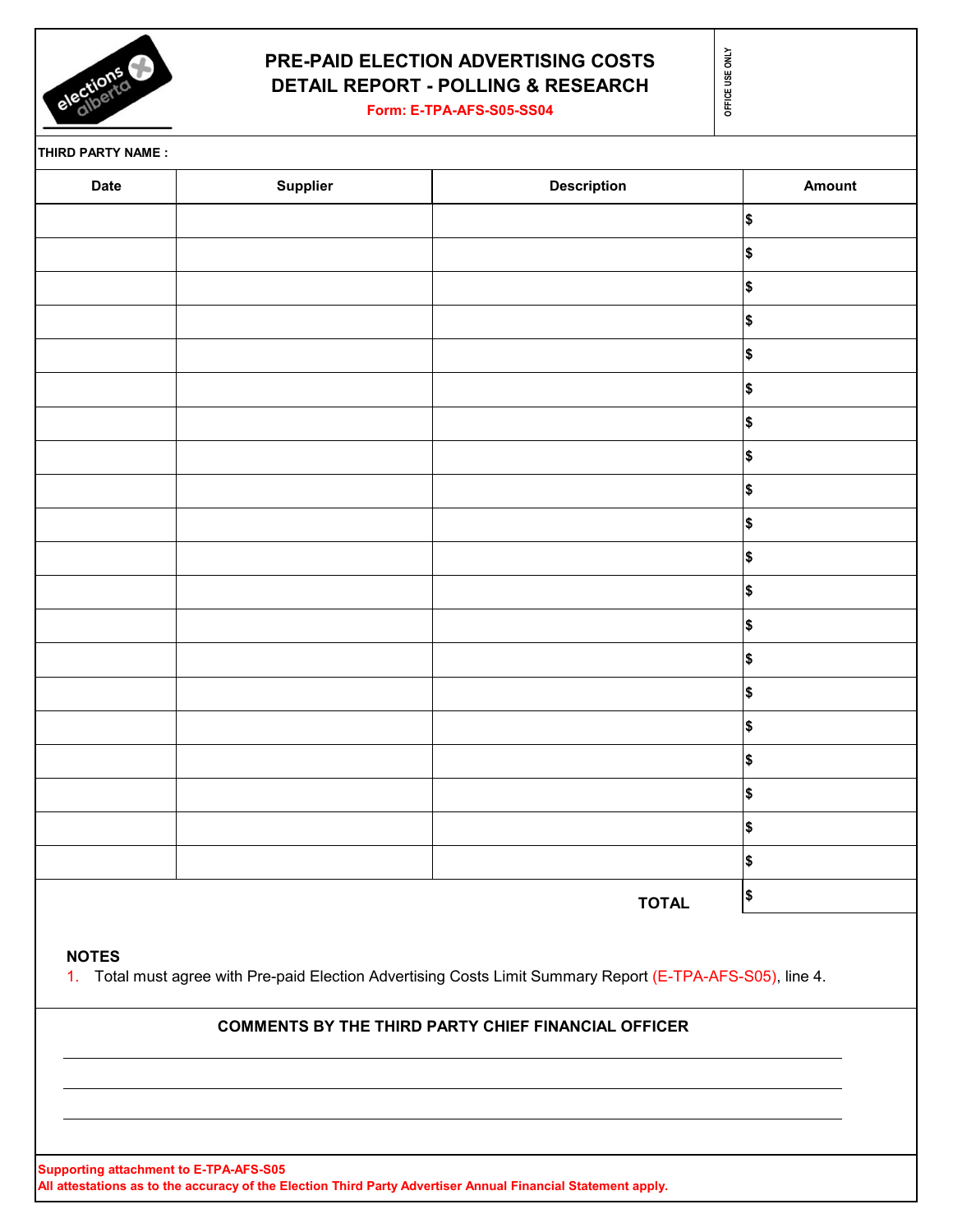

# **PRE-PAID ELECTION ADVERTISING COSTS DETAIL REPORT - PRODUCTION COSTS**

**Form: E-TPA-AFS-S05-SS05**

OFFICE USE ONLY **OFFICE USE ONLY**

**THIRD PARTY NAME :**

| <b>Date</b> | Supplier | <b>Description</b> | Amount         |
|-------------|----------|--------------------|----------------|
|             |          |                    | \$             |
|             |          |                    | $$\mathsf{S}$$ |
|             |          |                    | \$             |
|             |          |                    | \$             |
|             |          |                    | $\pmb{\$}$     |
|             |          |                    | \$             |
|             |          |                    | \$             |
|             |          |                    | $\pmb{\$}$     |
|             |          |                    | $\pmb{\$}$     |
|             |          |                    | $\pmb{\$}$     |
|             |          |                    | \$             |
|             |          |                    | \$             |
|             |          |                    | \$             |
|             |          |                    | $\pmb{\$}$     |
|             |          |                    | \$             |
|             |          |                    | \$             |
|             |          |                    | \$             |
|             |          |                    | \$             |
|             |          |                    | \$             |
|             |          |                    | $\pmb{\$}$     |
|             |          | <b>TOTAL</b>       | \$             |

1. Total must agree with Pre-paid Election Advertising Costs Limit Summary Report (E-TPA-AFS-S05), line 5.

### **COMMENTS BY THE THIRD PARTY CHIEF FINANCIAL OFFICER**

**Supporting attachment to E-TPA-AFS-S05**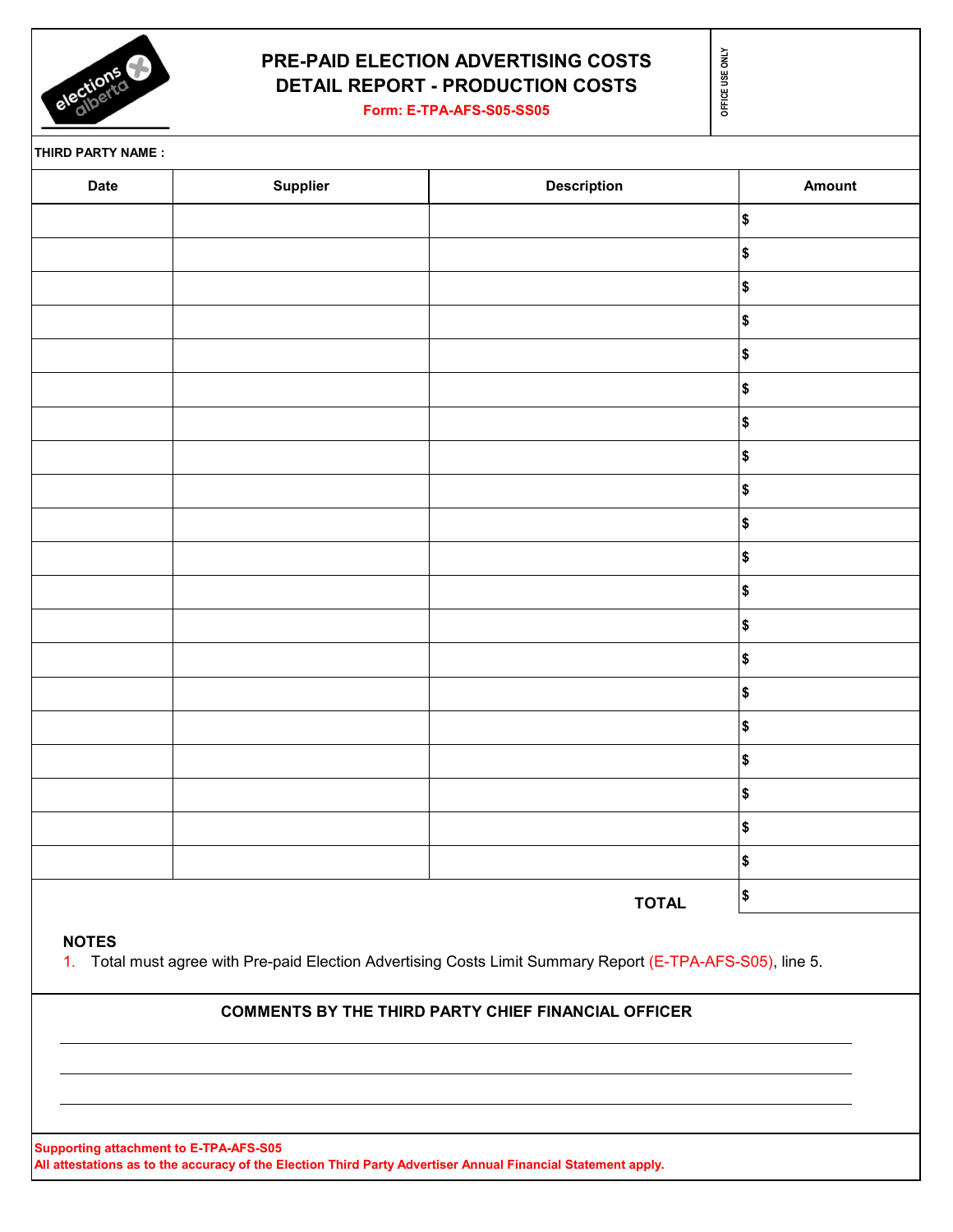

# **PRE-PAID ELECTION ADVERTISING COSTS DETAIL REPORT - PROMOTIONAL MATERIALS**

**Form: E-TPA-AFS-S05-SS06**

**OFFICE USE ONLY**

OFFICE USE ONLY

**THIRD PARTY NAME :**

| <b>Date</b> | Supplier | <b>Description</b> | Amount         |
|-------------|----------|--------------------|----------------|
|             |          |                    | $$\mathbb{S}$$ |
|             |          |                    | $$\mathbb{S}$$ |
|             |          |                    | $\pmb{\$}$     |
|             |          |                    | $\pmb{\$}$     |
|             |          |                    | $\pmb{\$}$     |
|             |          |                    | $\pmb{\$}$     |
|             |          |                    | $$\mathbb{S}$$ |
|             |          |                    | $$\mathbb{S}$$ |
|             |          |                    | $$\mathbb{S}$$ |
|             |          |                    | $\pmb{\$}$     |
|             |          |                    | $$\mathbb{S}$$ |
|             |          |                    | $$\mathbb{S}$$ |
|             |          |                    | $\pmb{\$}$     |
|             |          |                    | $$\mathbb{S}$$ |
|             |          |                    | $$\mathbb{S}$$ |
|             |          |                    | $$\mathbb{S}$$ |
|             |          |                    | $$\mathbb{S}$$ |
|             |          |                    | $\pmb{\$}$     |
|             |          |                    | $$\mathbb{S}$$ |
|             |          |                    | $$\mathbb{S}$$ |
|             |          | <b>TOTAL</b>       | \$             |

**NOTES**

1. Total must agree with Pre-paid Election Advertising Costs Limit Summary Report (E-TPA-AFS-S05), line 6.

### **COMMENTS BY THE THIRD PARTY CHIEF FINANCIAL OFFICER**

**Supporting attachment to E-TPA-AFS-S05**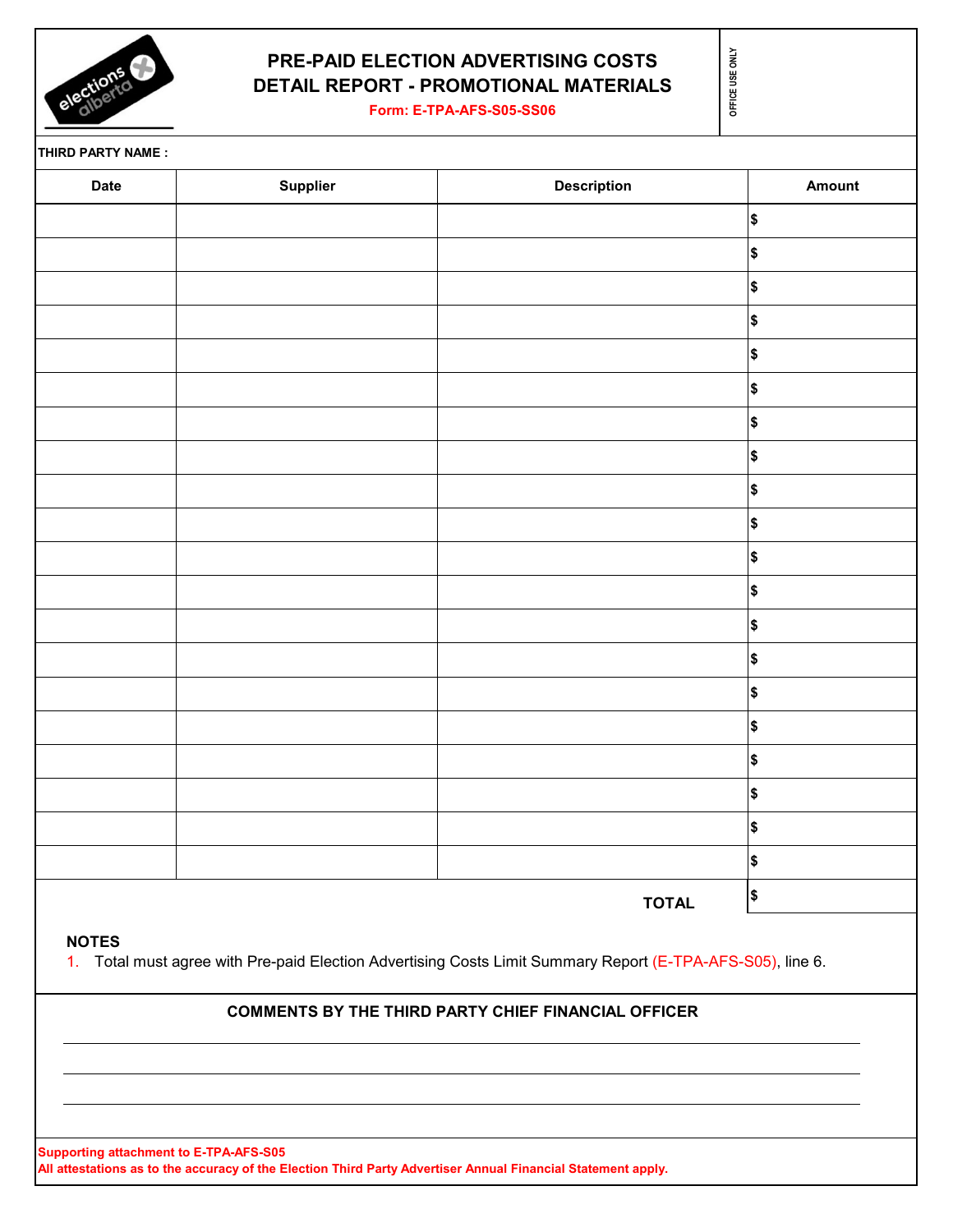

# **PRE-PAID ELECTION ADVERTISING COSTS DETAIL REPORT - PUBLIC RELATIONS**

**Form: E-TPA-AFS-S05-SS07**

OFFICE USE ONLY **OFFICE USE ONLY**

**THIRD PARTY NAME :**

| <b>Date</b> | <b>Supplier</b> | <b>Description</b> | <b>Amount</b> |
|-------------|-----------------|--------------------|---------------|
|             |                 |                    | \$            |
|             |                 |                    | \$            |
|             |                 |                    | \$            |
|             |                 |                    | \$            |
|             |                 |                    | \$            |
|             |                 |                    | \$            |
|             |                 |                    | \$            |
|             |                 |                    | \$            |
|             |                 |                    | \$            |
|             |                 |                    | \$            |
|             |                 |                    | \$            |
|             |                 |                    | \$            |
|             |                 |                    | \$            |
|             |                 |                    | \$            |
|             |                 |                    | \$            |
|             |                 |                    | \$            |
|             |                 |                    | \$            |
|             |                 |                    | \$            |
|             |                 |                    | \$            |
|             |                 |                    | \$            |
|             |                 | <b>TOTAL</b>       | $\pmb{\$}$    |

### **COMMENTS BY THE THIRD PARTY CHIEF FINANCIAL OFFICER**

**Supporting attachment to E-TPA-AFS-S05**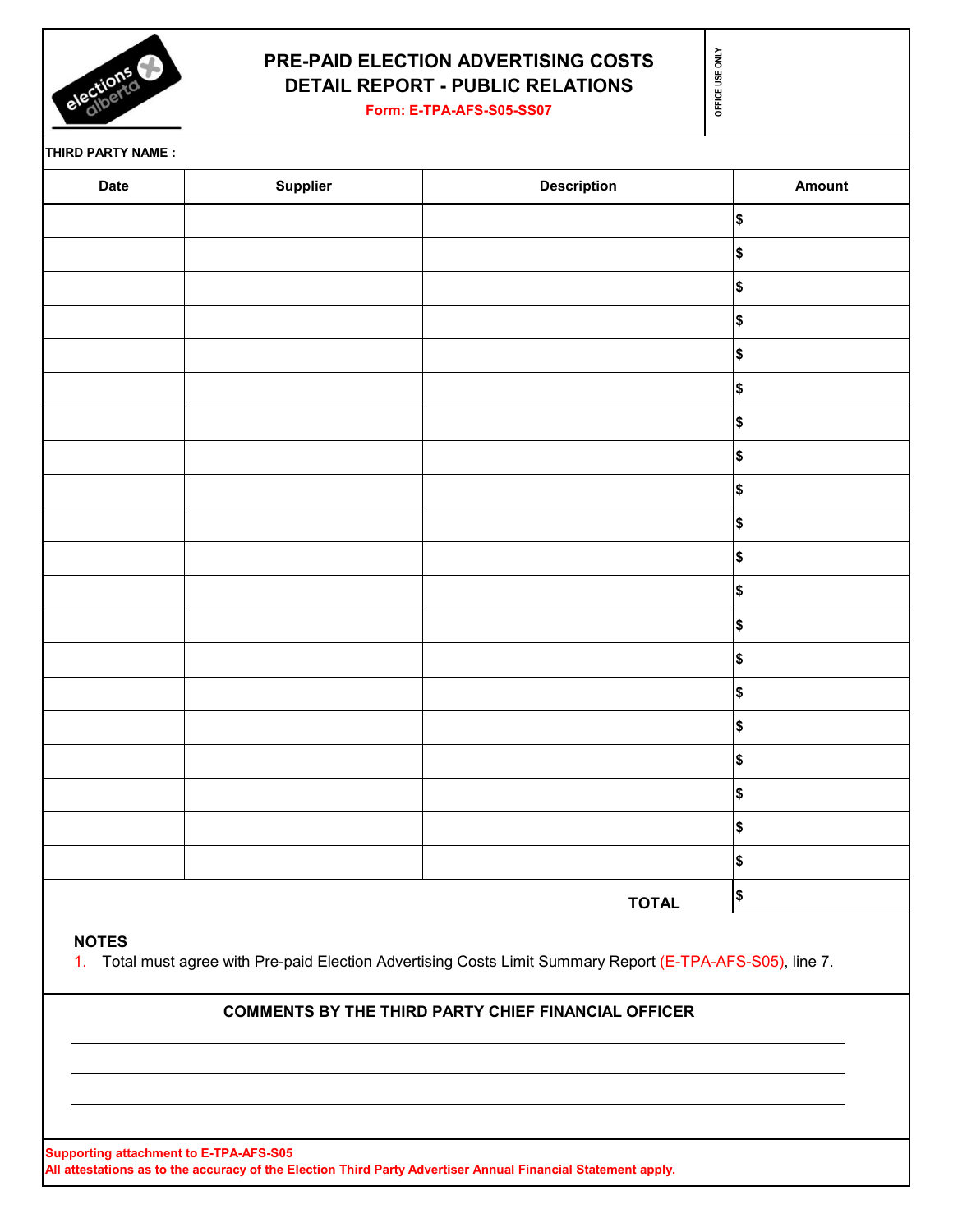

# **PRE-PAID ELECTION ADVERTISING COSTS DETAIL REPORT - TECHNOLOGY COSTS**

**Form: E-TPA-AFS-S05-SS08**

**THIRD PARTY NAME :**

| Date | Supplier | <b>Description</b> | Amount         |
|------|----------|--------------------|----------------|
|      |          |                    | $\pmb{\$}$     |
|      |          |                    | $\pmb{\$}$     |
|      |          |                    | \$             |
|      |          |                    | $\pmb{\$}$     |
|      |          |                    | $$\mathsf{S}$$ |
|      |          |                    | \$             |
|      |          |                    | $\pmb{\$}$     |
|      |          |                    | \$             |
|      |          |                    | \$             |
|      |          |                    | $\pmb{\$}$     |
|      |          |                    | \$             |
|      |          |                    | \$             |
|      |          |                    | $\pmb{\$}$     |
|      |          |                    | $\pmb{\$}$     |
|      |          |                    | \$             |
|      |          |                    | $\pmb{\$}$     |
|      |          |                    | $\pmb{\$}$     |
|      |          |                    | $\pmb{\$}$     |
|      |          |                    | $\pmb{\$}$     |
|      |          |                    | $\pmb{\$}$     |
|      |          | <b>TOTAL</b>       | \$             |
|      |          |                    |                |

### **NOTES**

1. Total must agree with Pre-paid Election Advertising Costs Limit Summary Report (E-TPA-AFS-S05), line 8.

### **COMMENTS BY THE THIRD PARTY CHIEF FINANCIAL OFFICER**

**Supporting attachment to E-TPA-AFS-S05 All attestations as to the accuracy of the Election Third Party Advertiser Annual Financial Statement apply.**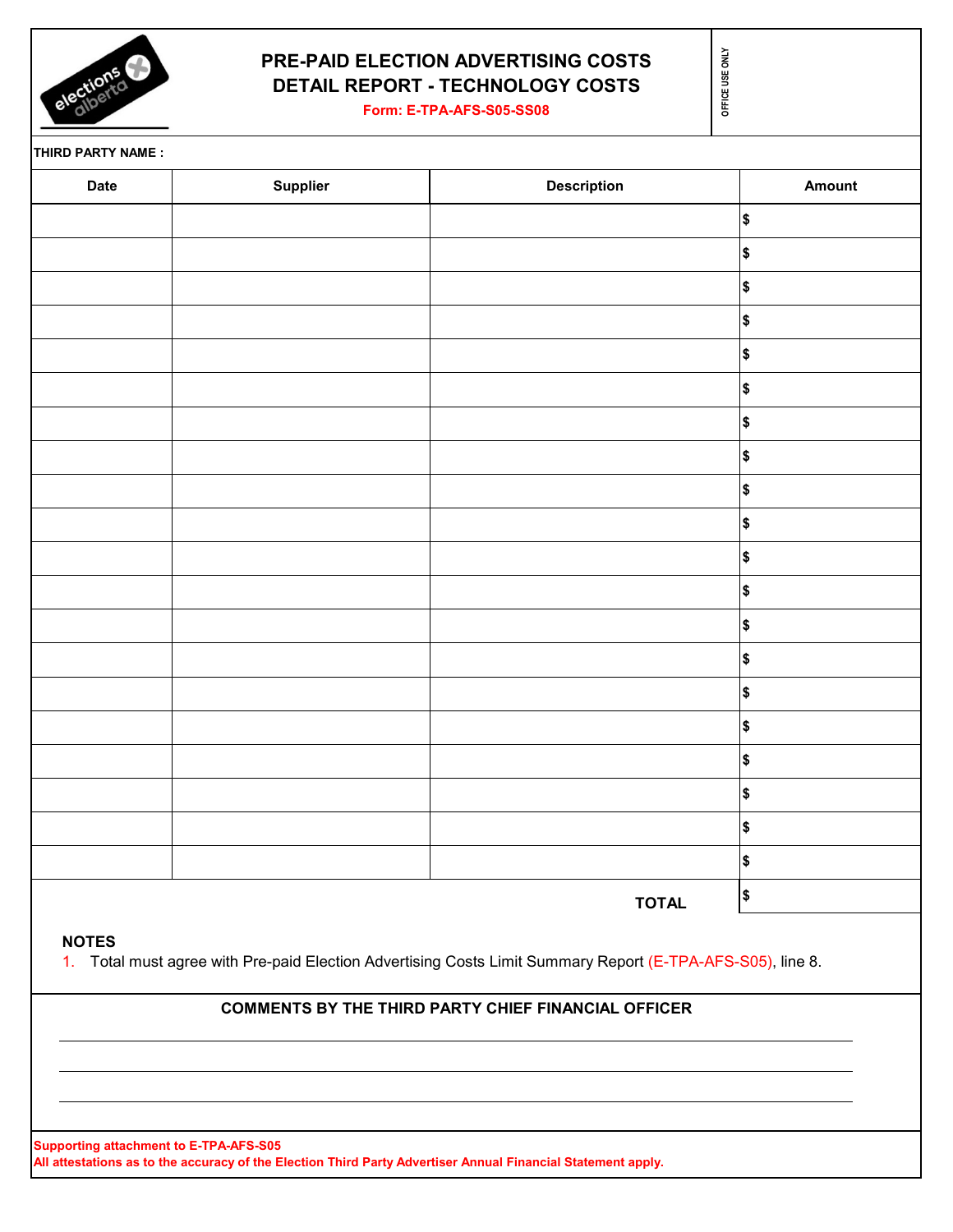

## **PRE-PAID ELECTION ADVERTISING COSTS DETAIL REPORT - OTHER COSTS**

**Form: E-TPA-AFS-S05-SS09**

OFFICE USE ONLY **OFFICE USE ONLY**

**THIRD PARTY NAME :**

|              | $$\mathsf{S}$$<br>\$<br>\$                                                                                                                                      |
|--------------|-----------------------------------------------------------------------------------------------------------------------------------------------------------------|
|              |                                                                                                                                                                 |
|              |                                                                                                                                                                 |
|              |                                                                                                                                                                 |
|              | $\pmb{\$}$                                                                                                                                                      |
|              | \$                                                                                                                                                              |
|              | \$                                                                                                                                                              |
|              | \$                                                                                                                                                              |
|              | \$                                                                                                                                                              |
|              | $\pmb{\$}$                                                                                                                                                      |
|              | $\pmb{\$}$                                                                                                                                                      |
|              | \$                                                                                                                                                              |
|              | $\pmb{\$}$                                                                                                                                                      |
|              | \$                                                                                                                                                              |
|              | \$                                                                                                                                                              |
|              | $\pmb{\$}$                                                                                                                                                      |
|              | \$                                                                                                                                                              |
|              | $\pmb{\$}$                                                                                                                                                      |
|              | \$                                                                                                                                                              |
|              | \$                                                                                                                                                              |
|              | $$\mathsf{\$}$                                                                                                                                                  |
| <b>TOTAL</b> | \$                                                                                                                                                              |
|              |                                                                                                                                                                 |
|              | Total must agree with Pre-paid Election Advertising Costs Summary Report (E-TPA-AFS-S05), line 9.<br><b>COMMENTS BY THE THIRD PARTY CHIEF FINANCIAL OFFICER</b> |

**Supporting attachment to E-TPA-AFS-S05 All attestations as to the accuracy of the Election Third Party Advertiser Annual Financial Statement apply.**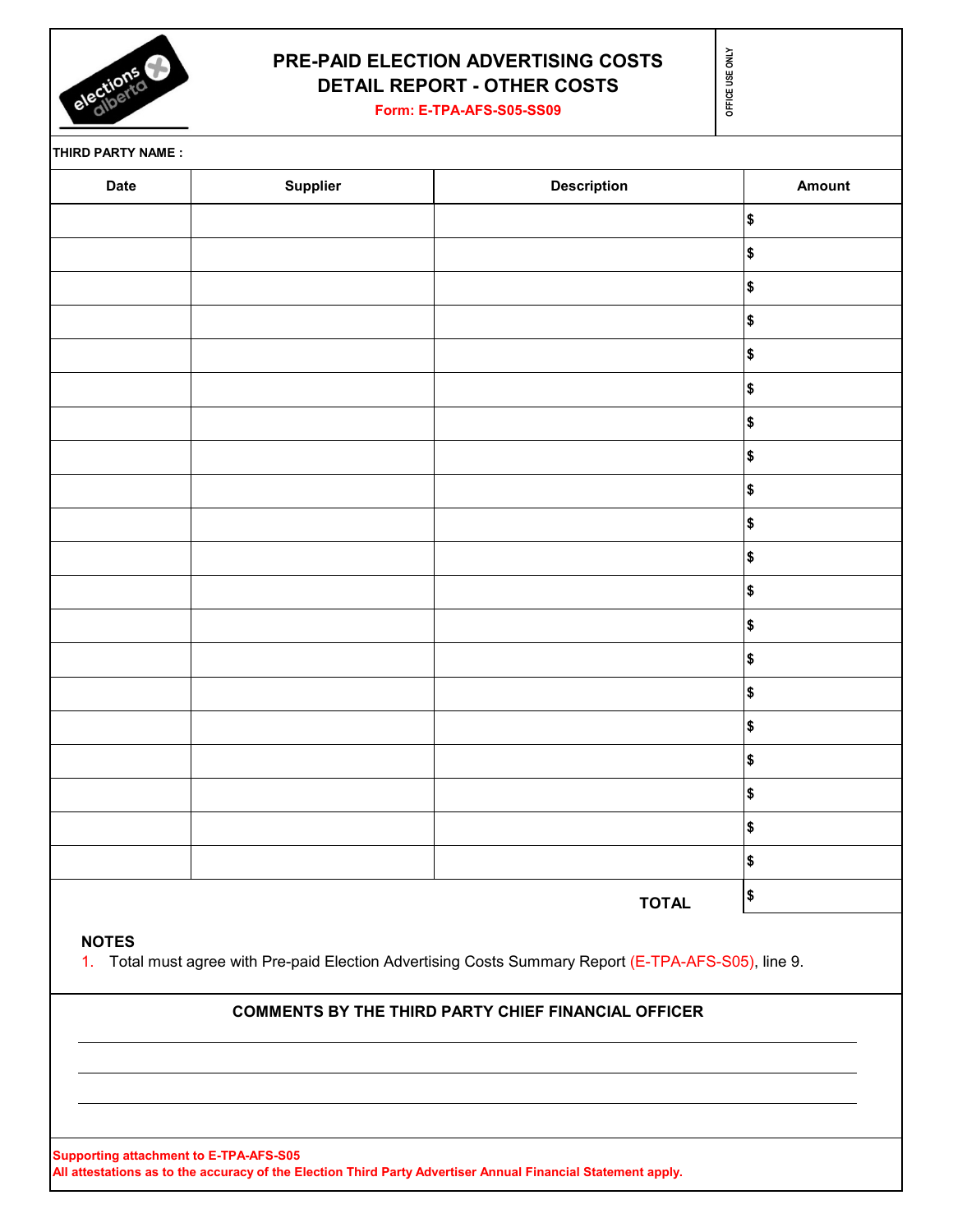

## **OTHER ASSETS (AT COST)**

**Form: E-TPA-AFS-S06**

OFFICE USE ONLY **OFFICE USE ONLY**

**THIRD PARTY NAME :**

| Date | <b>Description</b> | Amount         |
|------|--------------------|----------------|
|      |                    | $$\mathsf{S}$$ |
|      |                    | $\pmb{\$}$     |
|      |                    | $\pmb{\$}$     |
|      |                    | $\pmb{\$}$     |
|      |                    | $\pmb{\$}$     |
|      |                    | $$\mathsf{S}$$ |
|      |                    | $\pmb{\$}$     |
|      |                    | $\pmb{\$}$     |
|      |                    | $$\mathsf{S}$$ |
|      |                    | $$\mathsf{S}$$ |
|      |                    | $$\mathsf{S}$$ |
|      |                    | $$\mathsf{S}$$ |
|      |                    | $\pmb{\$}$     |
|      |                    | $$\mathsf{S}$$ |
|      |                    | $$\mathsf{S}$$ |
|      |                    | $\pmb{\$}$     |
|      |                    | $\pmb{\$}$     |
|      |                    | $$\mathsf{S}$$ |
|      |                    | $$\mathsf{S}$$ |
|      | <b>TOTAL</b>       | \$             |

### **NOTES**

1. Total must agree with the Election Third Party Advertiser Annual Financial Statement (E-TPA-AFS-01), line 15.

2. Examples of Other Assets (at cost) include investments and securities. Do not include assets used in daily operations (e.g. computers, office furniture, etc.) -- these items should be expensed as acquired.

#### **COMMENTS BY THE THIRD PARTY CHIEF FINANCIAL OFFICER**

**Supporting attachment to E-TPA-AFS-01**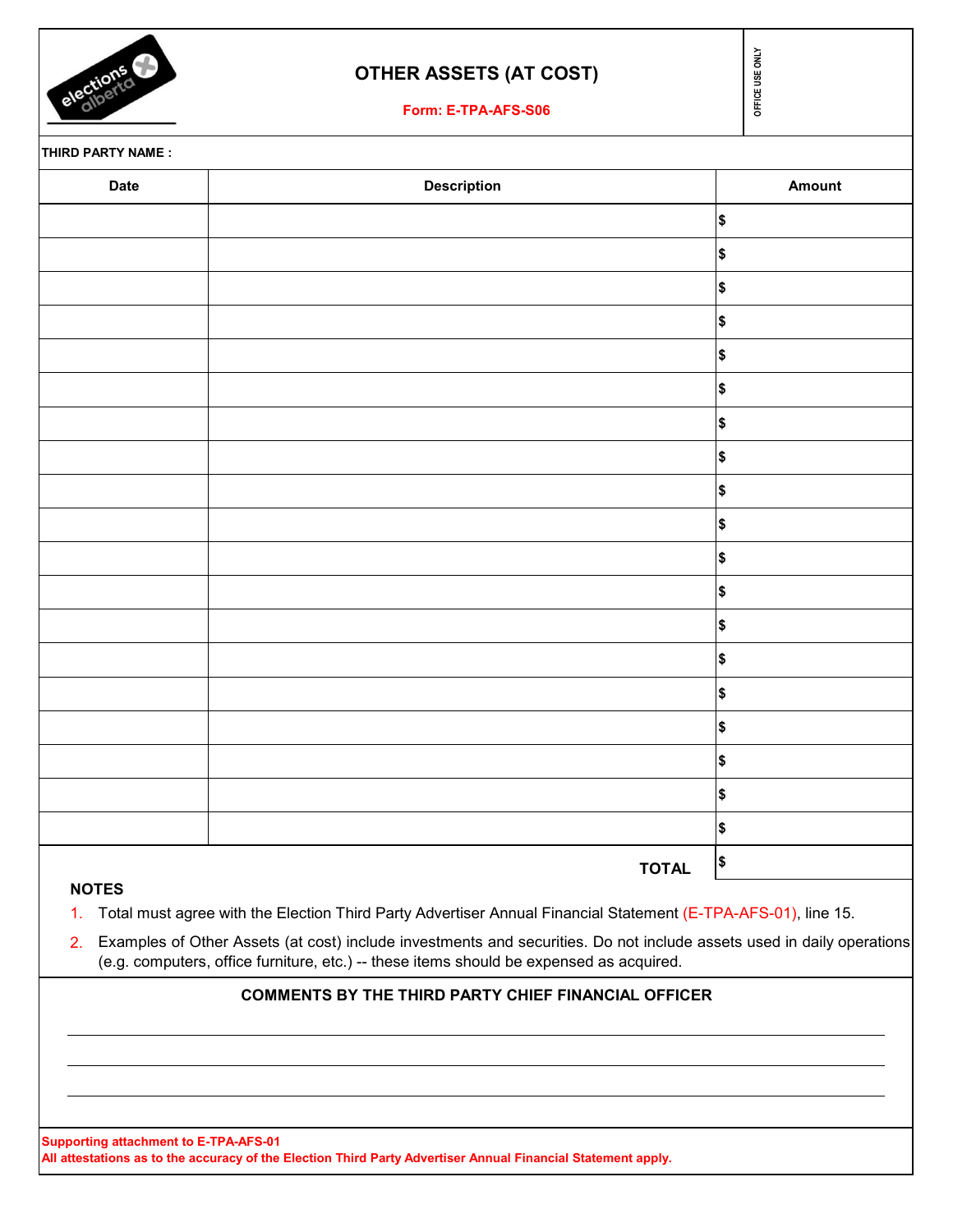

## **ACCOUNTS PAYABLE**

| elections         | <b>ACCOUNTS PAYABLE</b><br>Form: E-TPA-AFS-S07 |                                                                                                                  | OFFICE USE ONLY   |
|-------------------|------------------------------------------------|------------------------------------------------------------------------------------------------------------------|-------------------|
| THIRD PARTY NAME: |                                                |                                                                                                                  |                   |
| <b>Date</b>       | <b>Suplier</b>                                 | <b>Description</b>                                                                                               | Amount            |
|                   |                                                |                                                                                                                  | \$                |
|                   |                                                |                                                                                                                  | \$                |
|                   |                                                |                                                                                                                  | \$                |
|                   |                                                |                                                                                                                  | \$                |
|                   |                                                |                                                                                                                  | \$                |
|                   |                                                |                                                                                                                  | \$                |
|                   |                                                |                                                                                                                  | \$                |
|                   |                                                |                                                                                                                  | \$                |
|                   |                                                |                                                                                                                  | \$                |
|                   |                                                |                                                                                                                  | \$                |
|                   |                                                |                                                                                                                  | \$                |
|                   |                                                |                                                                                                                  | \$                |
|                   |                                                |                                                                                                                  | \$                |
|                   |                                                |                                                                                                                  | \$                |
|                   |                                                |                                                                                                                  | \$                |
|                   |                                                |                                                                                                                  | \$                |
|                   |                                                |                                                                                                                  | $\frac{1}{2}$     |
|                   |                                                |                                                                                                                  | $\boldsymbol{\$}$ |
|                   |                                                |                                                                                                                  | \$                |
|                   |                                                | <b>TOTAL</b>                                                                                                     | \$                |
| <b>NOTES</b>      |                                                | 1. Total must agree with the Election Third Party Advertiser Annual Financial Statement (E-TPA-AFS-01), line 17. |                   |

### **COMMENTS BY THE THIRD PARTY CHIEF FINANCIAL OFFICER**

**Supporting attachment to E-TPA-AFS-01 All attestations as to the accuracy of the Election Third Party Advertiser Annual Financial Statement apply.**